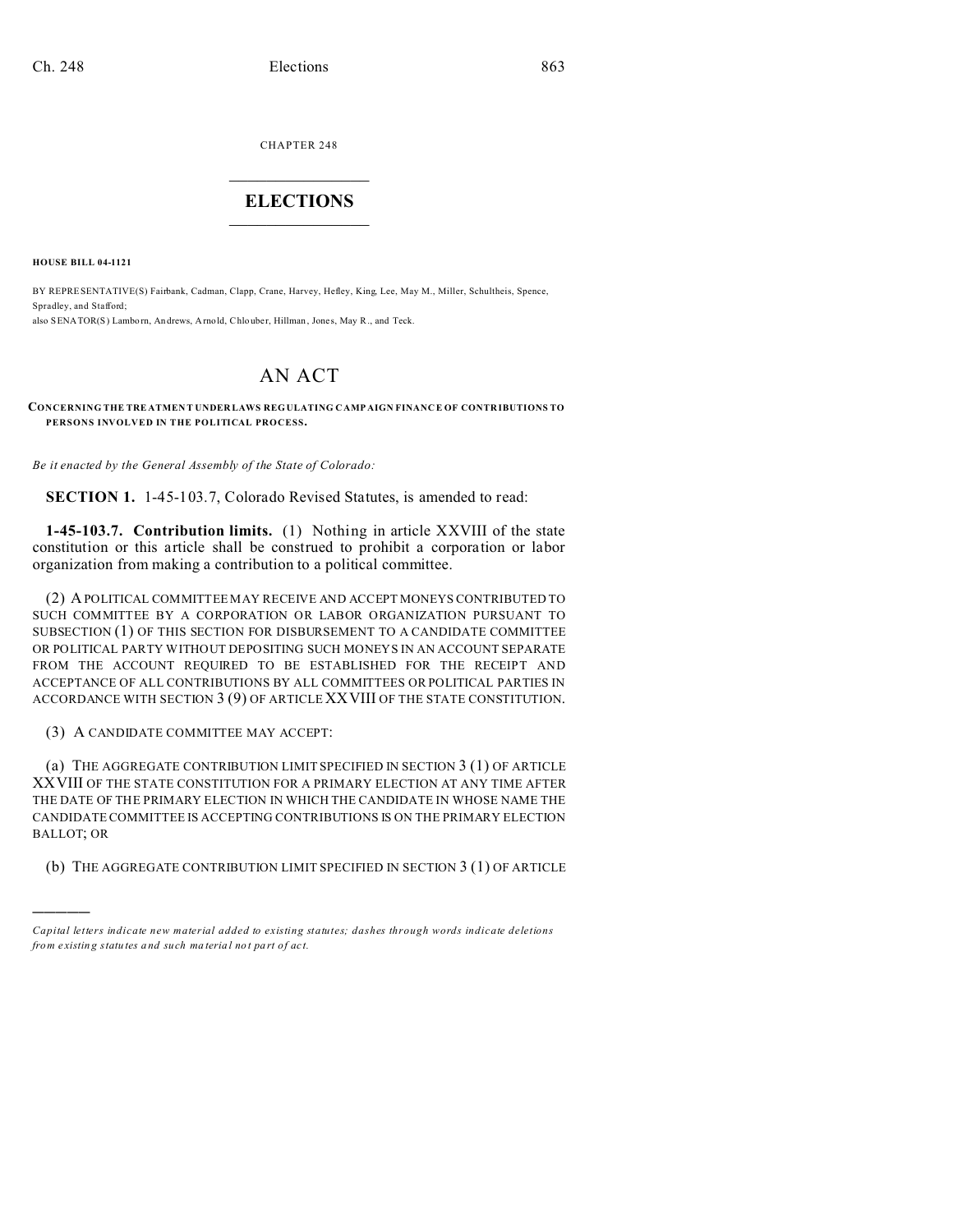864 Elections Ch. 248

XXVIII OF THE STATE CONSTITUTION FOR A GENERAL ELECTION AT ANY TIME PRIOR TO THE DATE OF THE PRIMARY ELECTION IN WHICH THE CANDIDATE IN WHOSE NAME THE CANDIDATE COMMITTEE IS ACCEPTING CONTRIBUTIONS IS ON THE PRIMARY ELECTION BALLOT.

(4) A CANDIDATE COMMITTEE MAY EXPEND CONTRIBUTIONS RECEIVED AND ACCEPTED FOR A GENERAL ELECTION PRIOR TO THE DATE OF THE PRIMARY ELECTION IN WHICH THE CANDIDATE IN WHOSE NAME THE CANDIDATE COMMITTEE IS ACCEPTING CONTRIBUTIONS IS ON THE PRIMARY ELECTION BALLOT. A CANDIDATE COMMITTEE ESTABLISHED IN THE NAME OF A CANDIDATE WHO WINS THE PRIMARY ELECTION MAY EXPEND CONTRIBUTIONS RECEIVED AND ACCEPTED FOR A PRIMARY ELECTION IN THE GENERAL ELECTION.

**SECTION 2.** 1-45-108 (1), Colorado Revised Statutes, is amended BY THE ADDITION OF A NEW PARAGRAPH to read:

**1-45-108. Disclosure - repeal.** (1) (e) A CANDIDATE'S CANDIDATE COMMITTEE MAY REIMBURSE THE CANDIDATE FOR EXPENDITURES THE CANDIDATE HAS MADE ON BEHALF OF THE CANDIDATE COMMITTEE. ANY SUCH EXPENDITURES MAY BE REIMBURSED AT ANY TIME. NOTWITHSTANDING ANY OTHER PROVISION OF LAW, ANY EXPENDITURE REIMBURSED TO THE CANDIDATE BY THE CANDIDATE'S CANDIDATE COMMITTEE WITHIN THE ELECTION CYCLE DURING WHICH THE EXPENDITURE IS MADE SHALL BE TREATED ONLY AS AN EXPENDITURE AND NOT AS A CONTRIBUTION TO AND AN EXPENDITURE BY THE CANDIDATE'S CANDIDATE COMMITTEE. NOTWITHSTANDING THE DATE ON WHICH ANY SUCH EXPENDITURE IS REIMBURSED, THE EXPENDITURE SHALL BE REPORTED AT THE TIME IT IS MADE IN ACCORDANCE WITH THE REQUIREMENTS OF THIS SECTION.

**SECTION 3.** The introductory portion to section 1-45-108 (3), Colorado Revised Statutes, is amended, and the said 1-45-108 is further amended BY THE ADDITION OF A NEW SUBSECTION, to read:

**1-45-108. Disclosure - repeal.** (3) EXCEPT AS OTHERWISE PROVIDED IN SUBSECTION (3.5) OF THIS SECTION, all candidate committees, political committees, issue committees, small donor committees, and political parties shall register with the appropriate officer before accepting or making any contributions. Registration shall include a statement listing:

(3.5) ANY POLITICAL COMMITTEE THAT HAS REGISTERED WITH THE FEDERAL ELECTION COMMISSION MAY FILE WITH THE APPROPRIATE OFFICER A COPY OF THE REGISTRATION FILED WITH THE FEDERAL ELECTION COMMISSION AND, INSOFAR AS SUCH REGISTRATION CONTAINS SUBSTANTIALLY THE SAME INFORMATION REQUIRED BY SUBSECTION (3) OF THIS SECTION, THE POLITICAL COMMITTEE SHALL BE CONSIDERED TO HAVE REGISTERED WITH THE APPROPRIATE OFFICER FOR PURPOSES OF SUBSECTION(3) OF THIS SECTION AND, THEREFORE, SHALL BE AUTHORIZED TO ACCEPT OR MAKE CONTRIBUTIONS AS PERMITTED BY LAW. ANY POLITICAL COMMITTEE THAT SATISFIES THE REQUIREMENTS OF THIS SUBSECTION (3.5) SHALL BE SUBJECT TO ALL OTHER LEGAL REQUIREMENTS PERTAINING TO CONTRIBUTIONS AND DISCLOSURE THAT ARE APPLICABLE TO POLITICAL COMMITTEES.

**SECTION 4. Effective date - applicability.** This act shall take effect on passage,